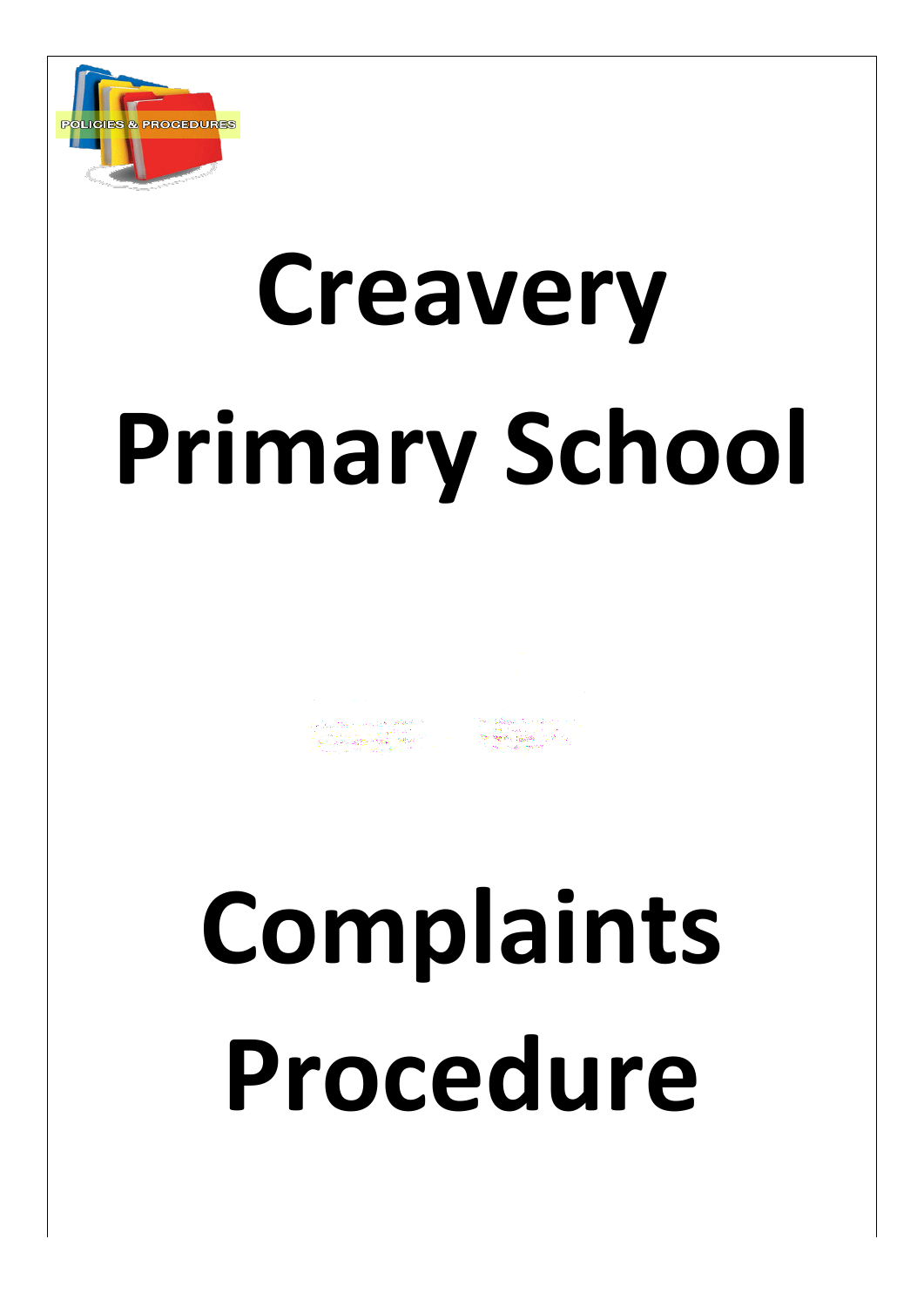## **Complaints Procedure for Creavery Primary School**

### **Contents**

- 1. Foreword
- 2. Aims of Complaints Procedure
- 3. School Complaints Procedure at a glance
- 4. Scope of Complaints Procedure
- 5. What to expect under this Procedure
- 6. Making a complaint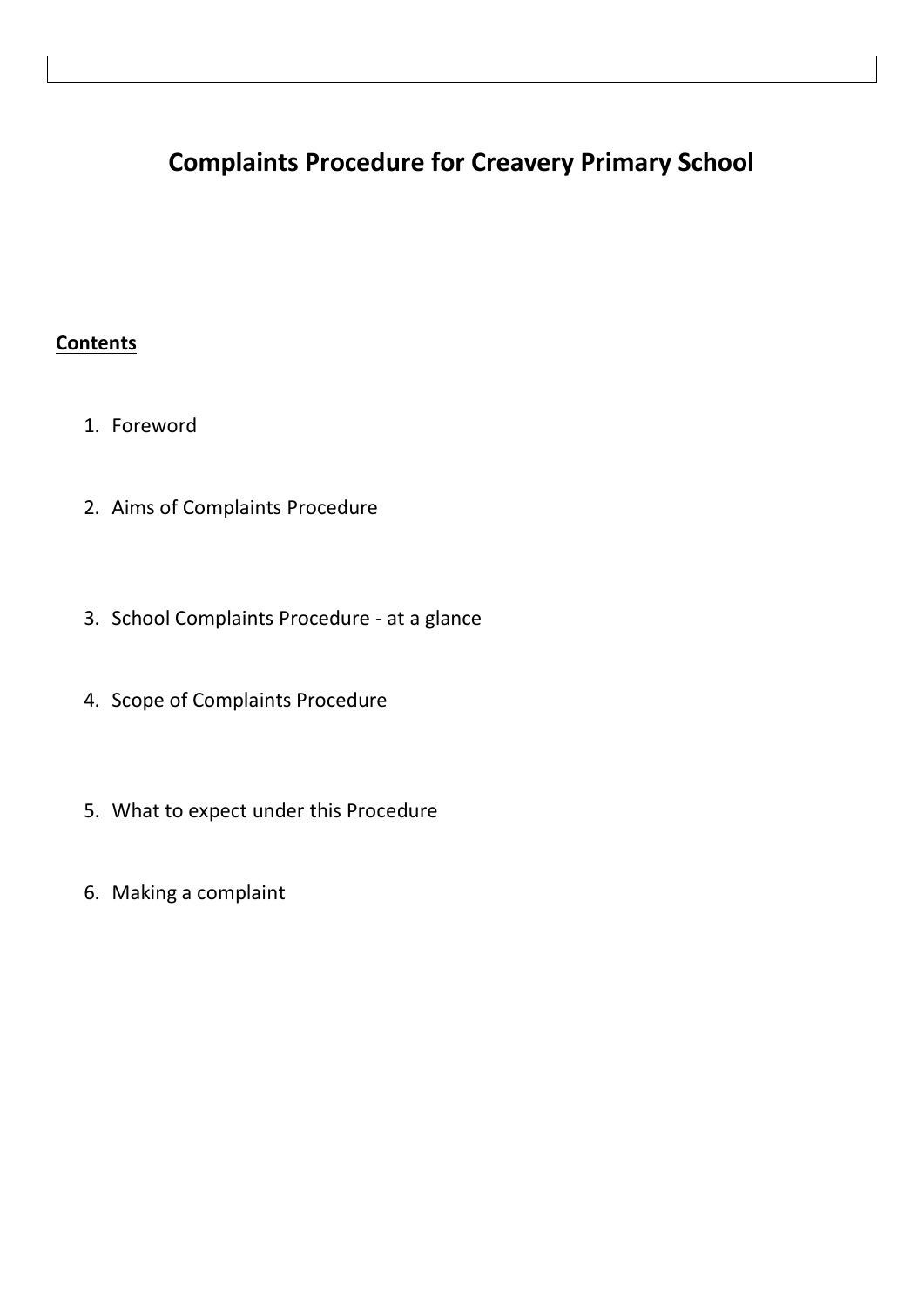### 1. **FOREWORD**

Information specific to each individual school which may be included

Statements about;

- School vision or mission statement how school values and respects everyone
- How school values feedback from all users
- The importance of dealing with any complaint early
- That early dialogue with school staff is encouraged
- When/how staff can be contacted.

### **VISION AND MISSION STATEMENT**

Every child will be provided with an environment which is conducive to learning and reaching their full potential in all areas of the curriculum in a happy supportive atmosphere.

Creavery Primary School aims to maintain a safe, stable and caring learning environment in which pupils, parents and staff work together to develop self-respect and respect for others.

### **FEEDBACK AND THE IMPORTANCE OF EARLY DIALOGUE**

Here at Creavery Primary School, we take complaints very seriously. We have the best interest of all our pupils and their families at the centre of all we do. In this regard, we encourage anyone with a concern to speak to us as soon as possible. If concerns are dealt with at an early stage, then they are more likely to be resolved and there is no unnecessary dissatisfaction.

Many issues can be addressed simply by talking to the relevant staff in school who will be happy to help. Open communication and regular engagement between the school staff and the wide range of users is vital to the effective management of the school.

We welcome open communication with our staff; you can speak to staff on an informal basis as you drop your child off or collect them from school. If it would be more appropriate to make an appointment, please ring the school or send a letter to your child's teacher stating a selection of suitable times. If you have any issues, please talk to the teacher as soon as possible. Concerns about matters other than the classroom should be raised with the Principal. We take all concerns seriously and make every effort to resolve matters raised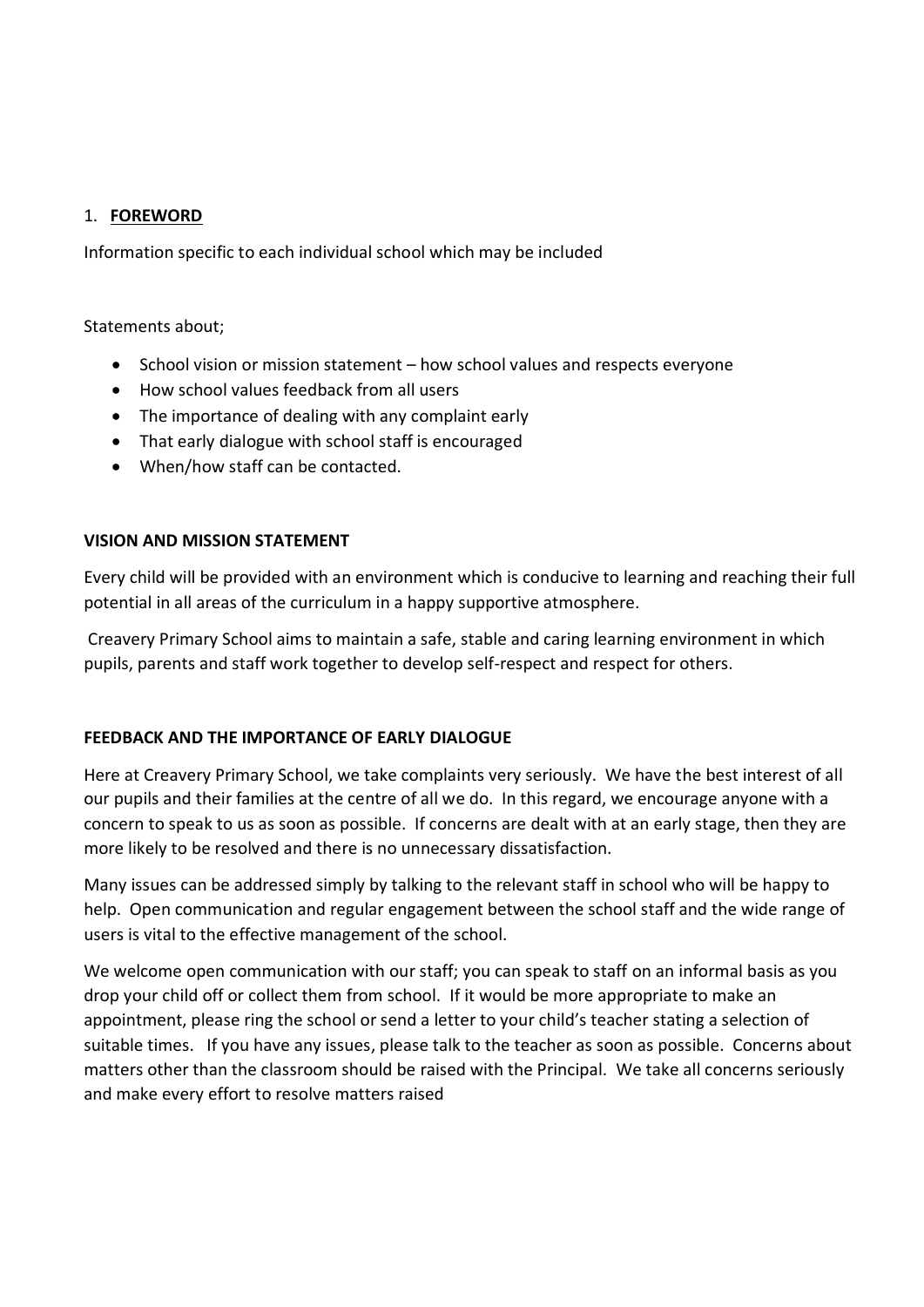### 2. **AIMS**

When dealing with complaints the school will;

- encourage resolution of all concerns as quickly as possible
- provide timely responses to concerns and complaints
- keep you informed of progress
- ensure a full and fair investigation of your complaint where appropriate
- have due regard for the rights and responsibilities of all parties involved
- respect confidentiality
- fully address complaints and provide an effective response
- take appropriate action to rectify the issue and prevent it happening again where appropriate
- be responsive to learning from outcomes which will inform and improve practice within the school.

A copy of this Procedure is available on the school's website or is available from the school on request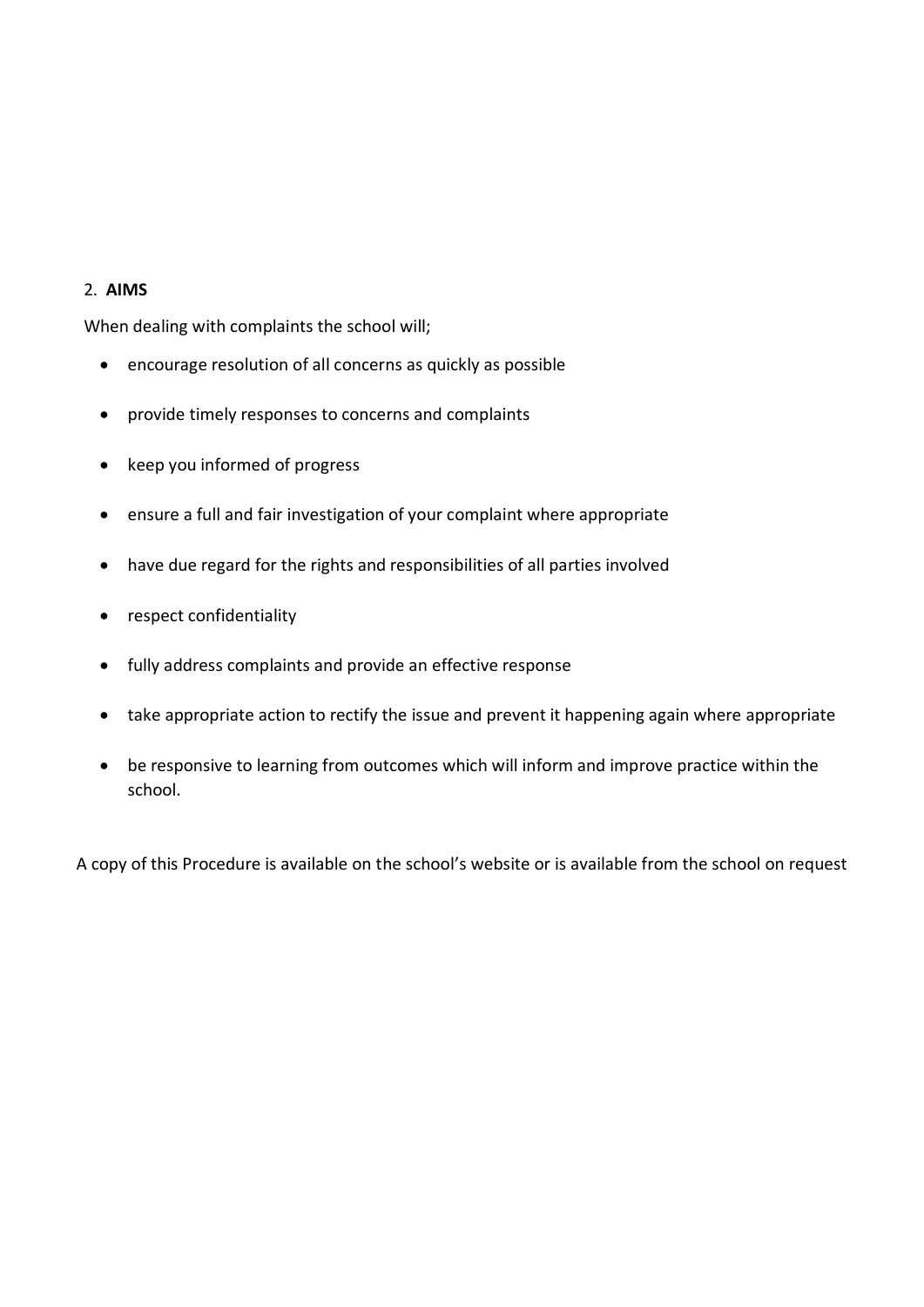### 3. **COMPLAINTS PROCEDURE AT A GLANCE**



### **Time Limit**

Please contact the school as soon as possible, unless there are exceptional circumstances, complaints will normally only be considered within 6 months of origin of the complaint to the school.

### **Stage One**

When making a complaint, contact the school Principal who will arrange for the complaint to be investigated. If the complaint is about the Principal, proceed to Stage Two. The school requires complaints to be made in writing, where this may present difficulties, please contact the school which will make reasonable arrangements to support you with this process.

Please provide as much information as possible including:

- name and contact details
- what the complaint is about
- what has already been done to try to resolve it and
- what you would like the school to do to resolve the complaint.

The complaint will normally be acknowledged within 5 school working days and a response normally made within 20 school working days of receipt of the complaint. This response will be issued in writing by the Principal and will indicate with reasons whether the complaint has been upheld.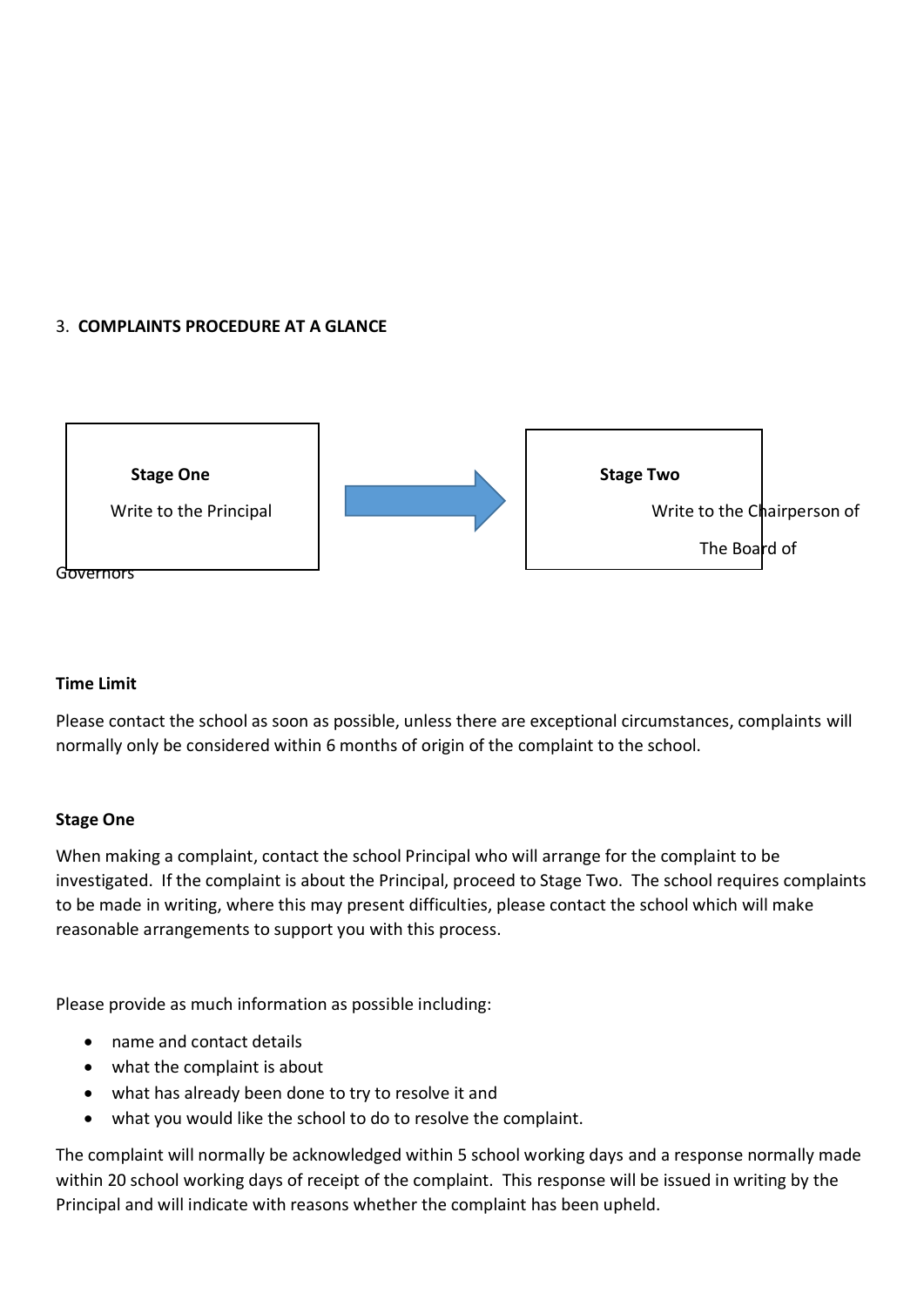### **The time frames may need to be reviewed if complaints are ongoing during school holiday periods.**

If you remain unhappy with the outcome at Stage One, the complaint may be progressed to Stage Two which is overseen by the Board of Governors.

### **Stage Two**

If the complaint is unresolved after Stage One, write to the Chairman of the Board of Governors (care of the school marked 'private and confidential'). Where this may present difficulties, please contact the school which will make reasonable arrangements to support the complaint with this process. The Chairman will convene a committee to review the complaint. Please provide as much detail as possible as indicated above.

The complaint will normally be acknowledged within 5 working school day and a final response normally made within 20 school working school days from the receipt of the complaint. The response will be issued in writing by the Chairperson of the committee.

### **These timeframes may need to be reviewed if complaints are ongoing during school holiday periods.**

### **Northern Ireland Public Services Ombudsman (NIPSO)**

If following Stage Two you remain dissatisfied with the outcome of your complaint, you can refer the matter to the Office of the Northern Ireland Public Services Ombudsman (NIPSO).

The Ombudsman provides a free, independent and impartial service for handling complaints about schools in Northern Ireland. You have the right to complain to the Ombudsman if you feel that you have been treated unfairly or have received a poor service from a school and your complaint has not been resolved to your satisfaction.

A complaint should normally be referred to NIPSO within six months of the final response from the School. The school must advise in its concluding letter that the complaint may be referred to the NIPSO if you remain dissatisfied.

Contact details for NIPSO are:

### **Northern Ireland Public Services Ombudsman**

Office of the Northern Ireland Public Services Ombudsman

Progressive House

33 Wellington Place

Belfast

BT1 6 HN

Freepost : FREEPOST NIPSO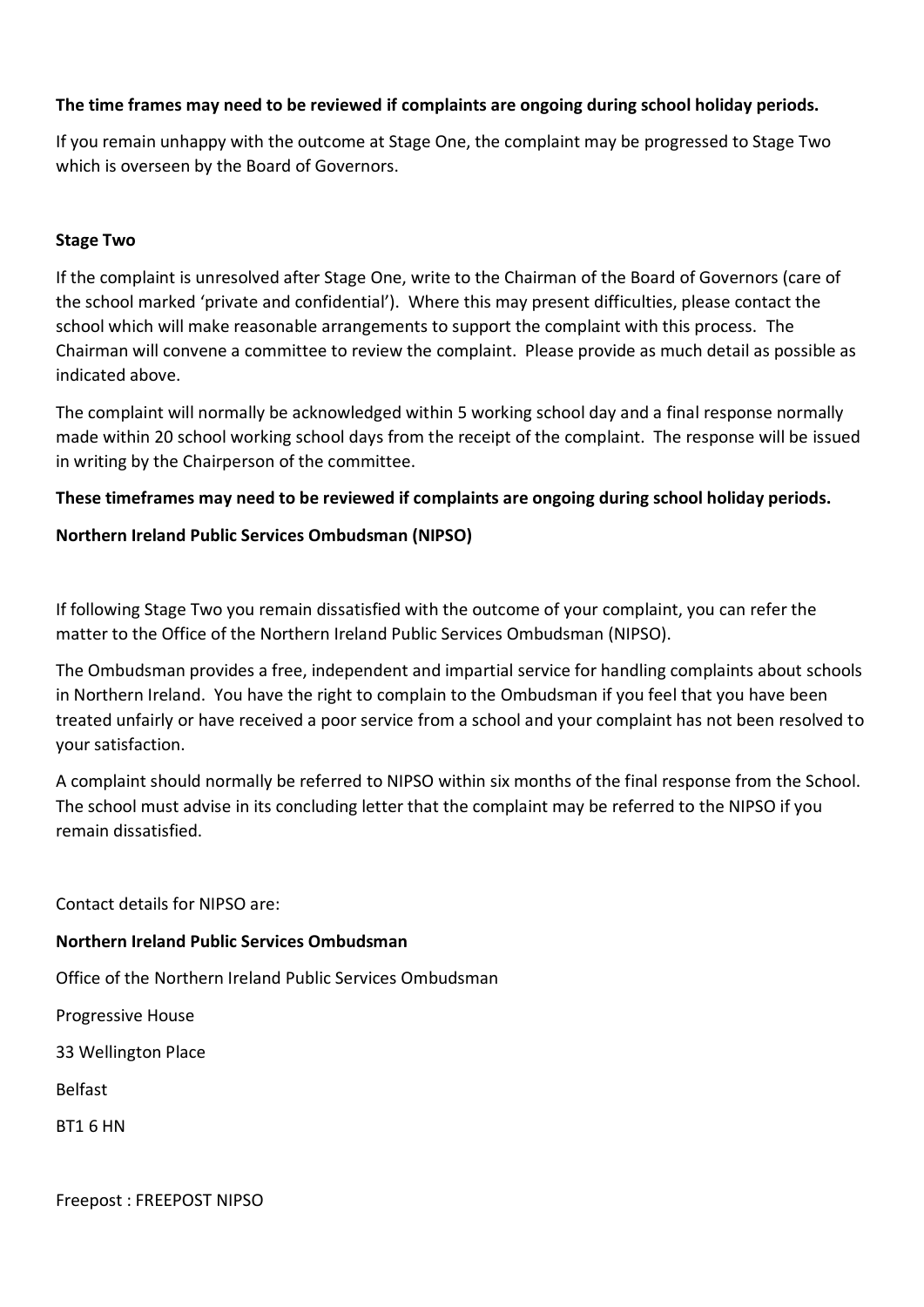Telephone 02890233821

Freephone 0800 34 34 24

Email: [nipso@nipso.org.uk](mailto:nipso@nipso.org.uk)

Web: [www.nipso.org.uk](http://www.nipso.org.uk/)

### **4. SCOPE OF COMPLAINTS PROCEDURE**

4.1 The Complaints Procedure sets out how any expression of dissatisfaction relating to the school will be managed. By taking concerns raised seriously at the earliest possible stage, it is hoped the issues can be resolved quickly and effectively.

### **Some examples of complaints dealt with;**

- not following school policy
- communication delays/lack of communication
- difficulties in staff/pupil relationship

### 4.2 **Complaints with separate established procedures**

Some examples of statutory procedures and appeal mechanisms are listed below. The list is not exhaustive. The Principal/Chair of the Board of Governors will advise on the appropriate procedure to use when the complaint is raised.

### **Matters may still be referred to NIPSO, if it is felt that maladministration has occurred.**

| <b>Exceptions</b>                  | <b>Contacts</b>                                  |
|------------------------------------|--------------------------------------------------|
| Admissions/Expulsions/Exclusion of | Contact www.eani.org.uk Director of Operations   |
| $\bullet$                          | and Estates                                      |
| children from the school           | Sara Long                                        |
| Statutory assessments of Special   | Contact www.eani.org.uk Director of Children and |
| $\bullet$                          | Young People's Services                          |
| <b>Educational Needs (SEN)</b>     | Dr Clare Morgan                                  |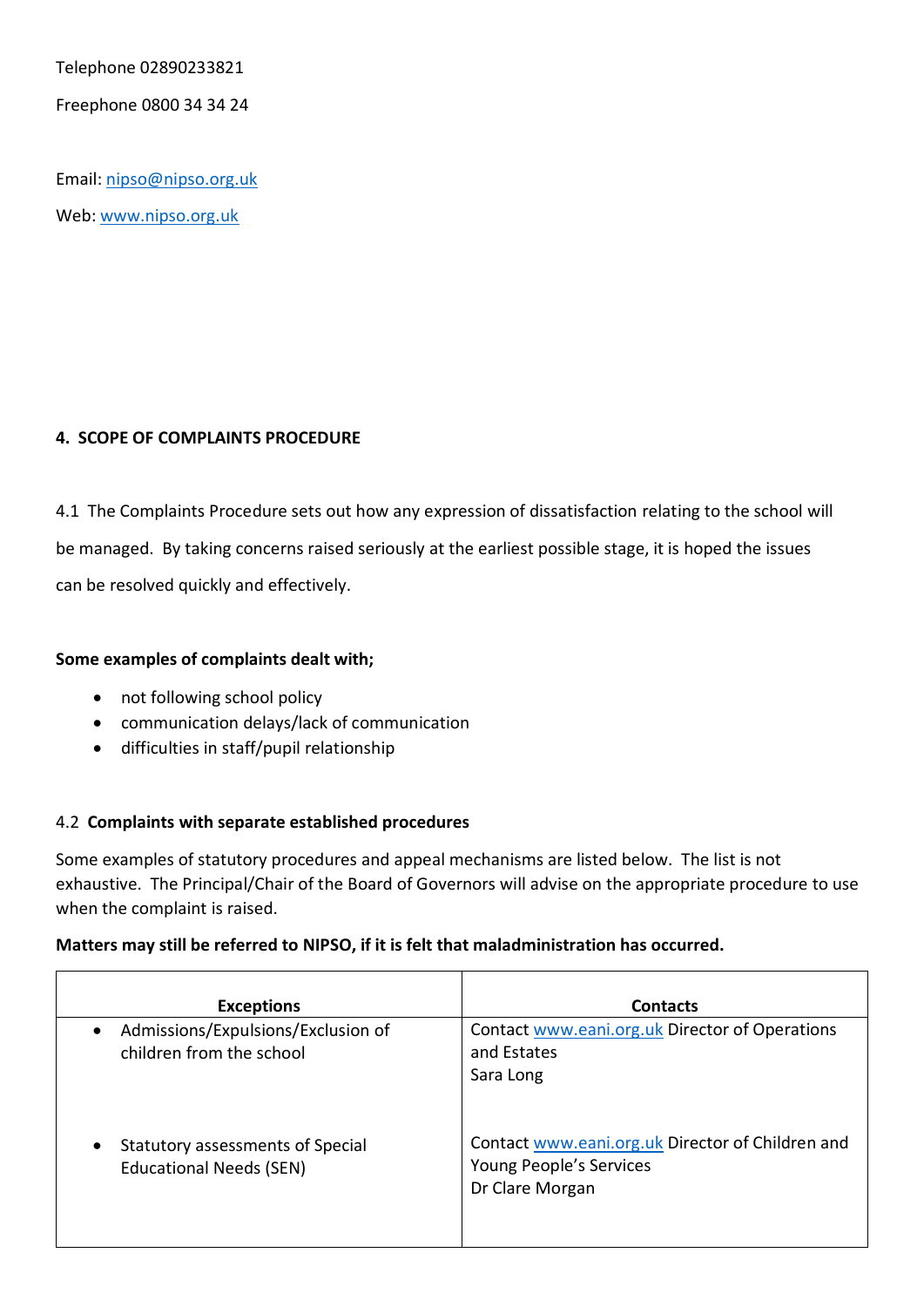| <b>School Development Proposals</b> | Contact www.eani.org.uk Director of Education<br>John Collings                                 |
|-------------------------------------|------------------------------------------------------------------------------------------------|
| Child Protection/Safeguarding       | Contact www.eani.org.uk Director of Children and<br>Young People's Services<br>Dr Clare Morgan |

4.3 The school will not normally investigate anonymous complaints, unless deemed by the Chairperson of Board of Governors to be of a serious nature. The decision of whether to deal with such complaints will be at the discretion of the Board of Governors.

### **5. WHAT TO EXPECT UNDER THIS PROCEDURE**

5.1 Your rights as a person making a complaint

In dealing with complaint we will ensure:

- fair treatment
- courtesy
- a timely response
- accurate advice
- respect for privacy complaints will be treated as confidentially as possible allowing for the possibility of consultation with other appropriate parties about the complaint and
- clear reasons for decisions .

### 5.2 Your responsibility as a person making a complaint

In making a complaint it is important to;

- raise issues in a timely manner
- treat our staff with respect and courtesy
- provide accurate and concise information in relation to the issues raised
- use these procedures fully and engage with them at the appropriate levels.

### 5.3 Rights of the parties involved during the investigation

Where a meeting is arranged the complainant may be accompanied but not represented by another person.